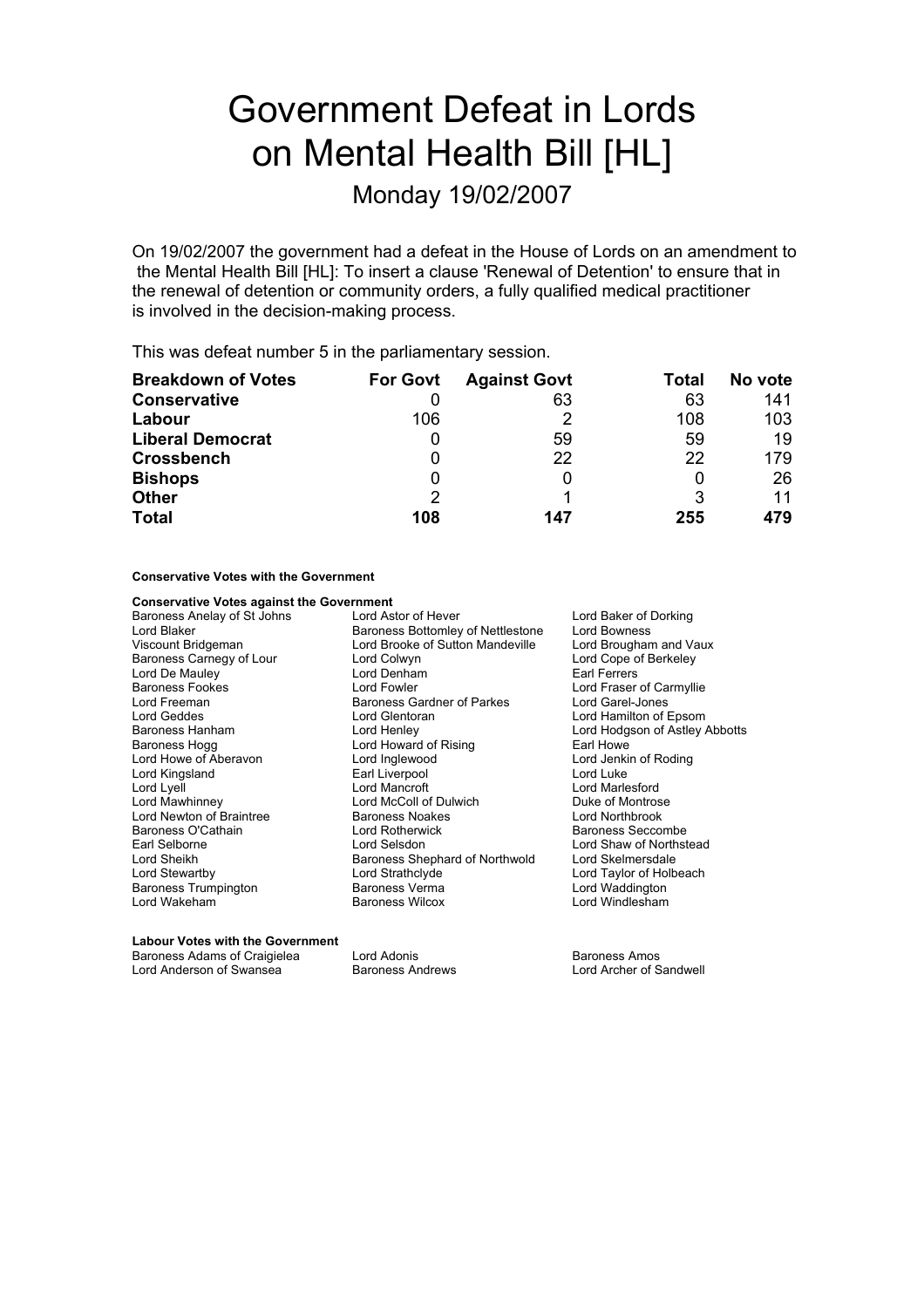Lord Bassam of Brighton **Lord Bilston** Lord Bilston **Baroness Blood**<br>
Lord Borrie **Constant Baroness Blood**<br>
Lord Brennan Lord Borrie **Lord Brennan Collect Corporation** Lord Brooke of Alverthorpe<br>
Lord Brookman **Lord Burlison** Lord Burlison **Lord Campbell-Savours** Lord Brookman Lord Burlison Lord Campbell-Savours<br>
Lord Carter of Coles Lord Clark of Windermere Lord Clarke of Hampstead Lord Carter of Coles Lord Clark of Windermere Lord Clarke of Hampster Coles Lord Clark of Windermere Lord Clarke of Hampstead Lord Clarke of Hampstead Lord Clarke of Hampstead Lord Clarke of Hampstead Lord Clarke of Hampst Lord Clinton-Davis **Lord Corbett of Castle Vale** Baroness Corstonant Corporation Corporation Corporation Corporat<br>Baroness Crawley **Baroness Cavid Corporation** Corporation Corporation Corporation Corporation Corporation Co Lord Davidson of Glen Clova<br>Lord Davidson of Glen Clova<br>Lord Dubs Cord Dubs Lord Donoughue **Lord Dubs**<br>
Lord Evans of Temple Guiting Lord Falconer of Thoroton **Lord Example Baroness Farrington of** Lord Evans of Temple Guiting Lord Falconer of Thoroton Baroness Farrington of Ribbleton<br>Lord Filkin Baroness Ford Lord Foster of Bishop Auckland Lord Foulkes of Cumnock Baroness Gale Lord Giddens Lord Gilbert **Baroness Golding** Lord Goldsmith<br>
Lord Gould of Brookwood Baroness Gould of Potternewton Lord Grantchester Lord Griffiths of Burry Port Lord Hart of Chilt no Lord Haskel Lord Haworth Baroness Henig **Baroness Hollis of Heigham**<br> **Baroness Henight Cord Howarth Of Howarth Of New Port New York Cord Hughes of Woodside** Lord Hoyle **Lord Hughes of Woodside** Lord Hunt of Kings Heath<br>
Lord Irvine of Lairg **Connect Baroness Jones of Whitchurch** Lord Jones Lord Irvine of Lairg<br>
Lord Irvine of Lairg<br>
Lord Judd<br>
Lord Judd<br>
Lord Judd Lord Jordan Lord Judd Lord Kirkhill Lord Lea of Crondall Lord Lipsey Lord Lofthouse of Pontefract<br>
Lord Maxton Lord Maxton Lord Montefract Lord Montesh of Haringey Lord MacKenzie of Culkein Lord Maxton<br>
Lord MacKenzie of Culkein Lord McIntosh Lord McIntosh of Haringey<br>
Baroness McIntosh of Hudnall Lord McKenzie of Luton Lord Mitchell Baroness McIntosh of Hudnall Lord McKenzie of Luton<br>
Lord Morgan Corporation Caroness Morgan of Huvton Baroness Morgan of Drefelin Lord Morris of Handsworth Lord Patel of Blackburn<br>
Baroness Pitkeathley Baroness Quin Lord Radice Baroness Pitkeathley<br>
Baroness Ramsay of Cartvale<br>
Baroness Ramsay of Cartvale<br>
Baroness Rendell of Babergh Baroness Ramsay of Cartvale **Baroness Rendell of Babergh** Lord Richard<br>
Lord Rooker **Baroness Rendell of Babergh** Lord Richard<br>
Lord Rosser **Baroness Ramsay** of Cartvale Lord Rooker The Lord Rosser Corporation Corporation Corporation Corporation Corporation Corporation Corporatio<br>Lord Sawyer Corporation Corporation Corporation Corporation Corporation Corporation Corporation Corporation Co Lord Snape Lord Soley Lord Stone of Blackheath Baroness Symons of Vernham Dean Baroness Taylor of Bolton Lord Thomas Corpus Corpus Corpus Corpus Corpus Corpu<br>Baroness Thornton Lord Tomlinson Lord Truscott Baroness Thornton **Lord Tomlinson**<br>
Baroness Turner of Camden **Baroness Uddin** Baroness Whitaker Lord Whitty Lord Woolmer of Leeds Lord Young of Norwood Green

Lord Cunningham of Felling Baroness David<br>
Lord Davies of Coity<br>
Lord Davies of Clubam Baroness Ford **Exercise Exercise Exercise Ford Foster of Bishop Auckland**<br> **Baroness Gale Lord Giddens** Baroness Gould of Potternewton Lord Grantchester<br>Lord Grocott Lord Harris of Haringey Exaroness Morgan of Huyton Baroness Morgan of Huyton baroness Morgan of Pendry Viscount Simon Lord Smith of Finsbury<br>
Lord Solev Lord Stone of Blackhea

Baroness Warwick of Undercliffe

**Labour Votes against the Government**<br>Lord Layard Lord Turnberg

#### **Liberal Democrat Votes with the Government**

# **Liberal Democrat Votes against the Government**<br>*L***ord Addington<br><b>Reserved Addentice**

Viscount Falkla d n Lord Fearn Lord Garden

Lord Addington Lord Alderdice Lord Anderdice Lord Addington Lord Anderdice Lord Anderdice Lord Ashdown of Norton-sub-Hamdon Lord Avebury Lord Ashdown of Norton-sub-Hamdon Lord Avebury entity and a Baroness Barconess Barconess Barker Lord Burnett Baroness Bonham-Carter of Lord Bradshaw Lord Burnett Lord Carlile of Berriew Lord Chidgey Lord Clement Lord Clement Lord Clement Lord Clement Lord Dvkes Lord Cotter Lord Dholakia Lord Dykes Lord Greaves<br>
Lord Hooson<br>
Lord Jones of Cheltenham Baroness Harris of Richmond Lord Hooson Lord Lord Lord Jones of Cheltenhai<br>
Lord Kirkwood of Kirkhope Lord Lee of Trafford Lord Lester of Herne Hill Lord Kirkwood of Kirkhope Lord Lee of Trafford Lord Lester of Hern<br>
Lord Mackie of Benshie Lord Maclennan of Rogart Baroness Maddock Lord Maclennan of Rogart **Baroness Maddock**<br>Lord McNally Baroness Maddock Earl Mar and Kellie **Lock Community** Lord McNally **Louise Community** Lord Methuen<br>Baroness Neuberger **Community** Baroness Nicholson of Winterbourne Baroness Northover Baroness Nicholson of Winterbourne Lord Oakeshott of Seagrove Bay Lord Razzall **Lord Redesdale**<br>
Lord Rennard **Cord Roberts of Llandudno** Lord Rodgers of Lord Rennard **Lord Roberts of Liandudno** Lord Rodgers of Quarry Bank<br>
Lord Rober Lord Sandberg Lord Sandberg Lord Shutt of Greetland Lord Roper Lord Sandberg Lord Shutt of Greetland Lord Smith of Clifton Lord Steel of Aikwood Lord Taverne Lord Teverson **Baroness Thomas of Walliswood** Baroness Thomas of Winchester